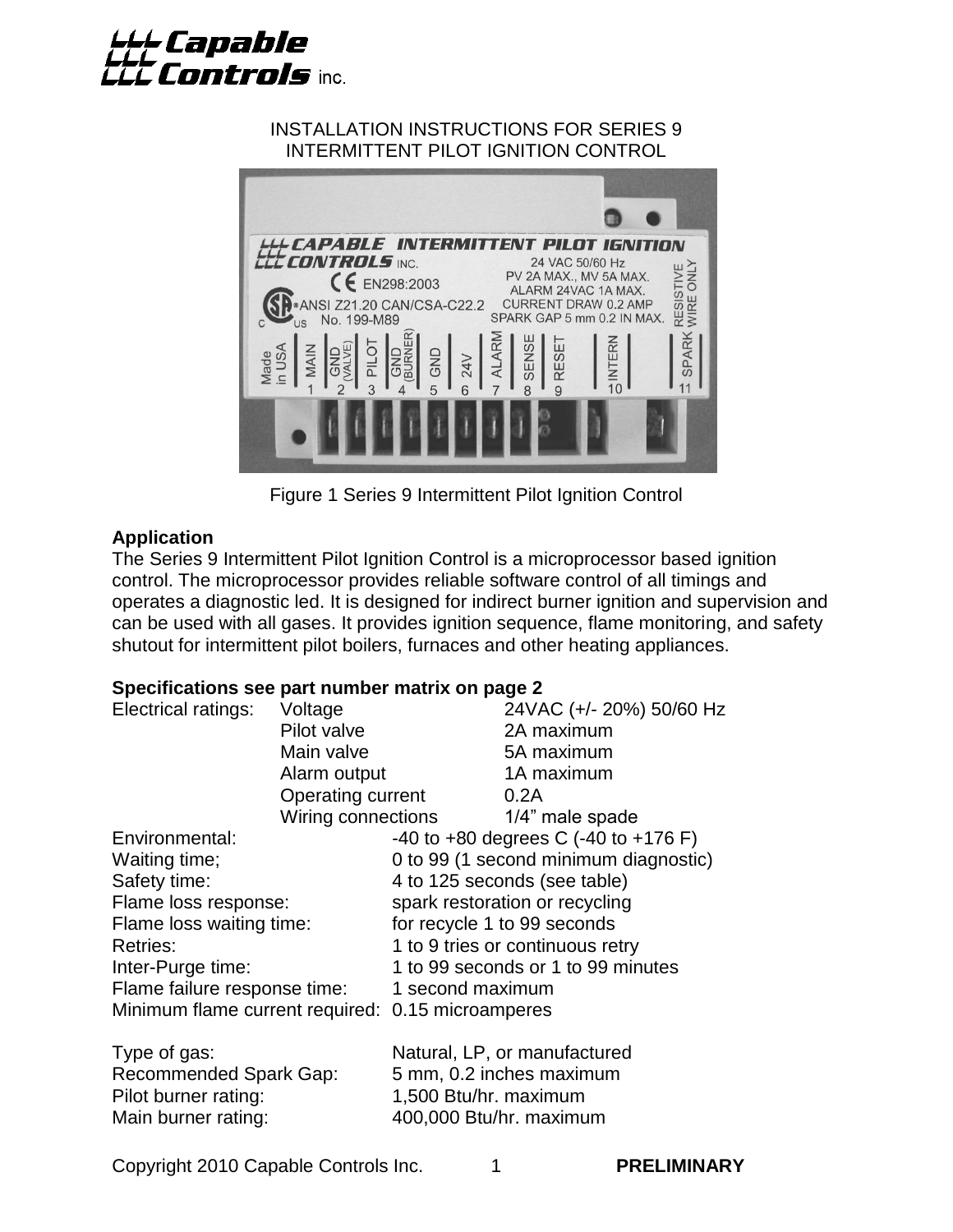# **WARNING: Be sure this control is suitable to replace existing control**.

The control replaces many existing intermittent pilot ignition controls with flame rectification flame sense and spark ignition made by various manufacturers. When replacing an existing control be sure characteristics match.

# **Model Number Matrix Series 9 CE Ignition Controls**

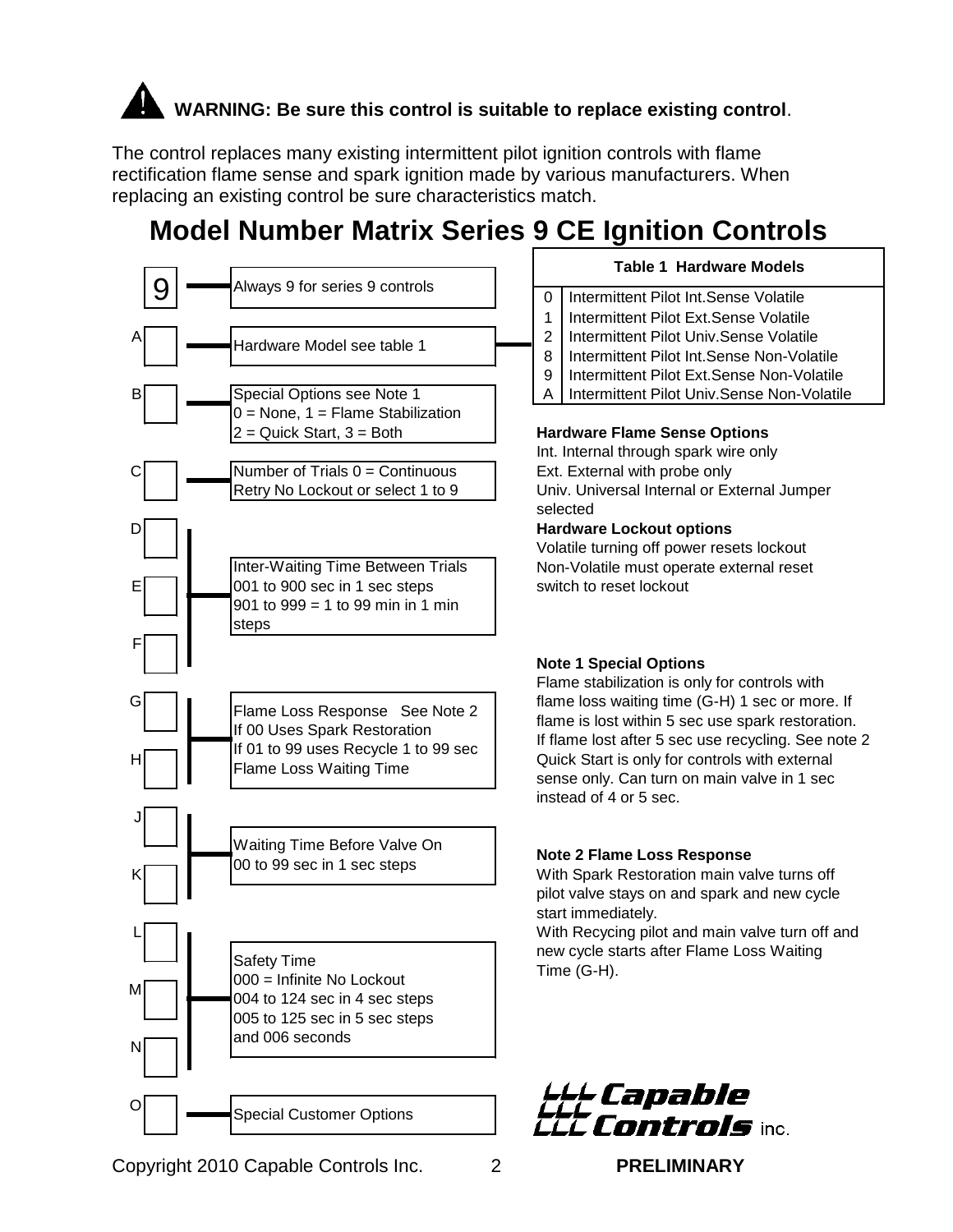

**WARNING Fire or explosion hazard. Follow these instructions carefully.**



**Control must only be installed by a qualified service technician.**

 **Warning: This control is approved for use with only noise suppression (resistive) spark wires. If application has copper wire it must be replaced.**



**Control must be protected from water dripping or condensing on it. A wet control may malfunction causing hazardous conditions.**



**Appliance must be inspected for any hazardous conditions before starting up. Must be checked for proper wiring, gas leaks, water leaks, burners must be clean and vents clear.**

### **Replacement instructions**

#### **Mounting the new control**

Before replacing existing control turn off power to the appliance being serviced.

Mark wires to existing control. Disconnect wires and remove existing control.

The control is not position sensitive. It may be mounted horizontally or vertically with two #6 sheet metal or machine screws



**Figure 2 Mounting Dimensions**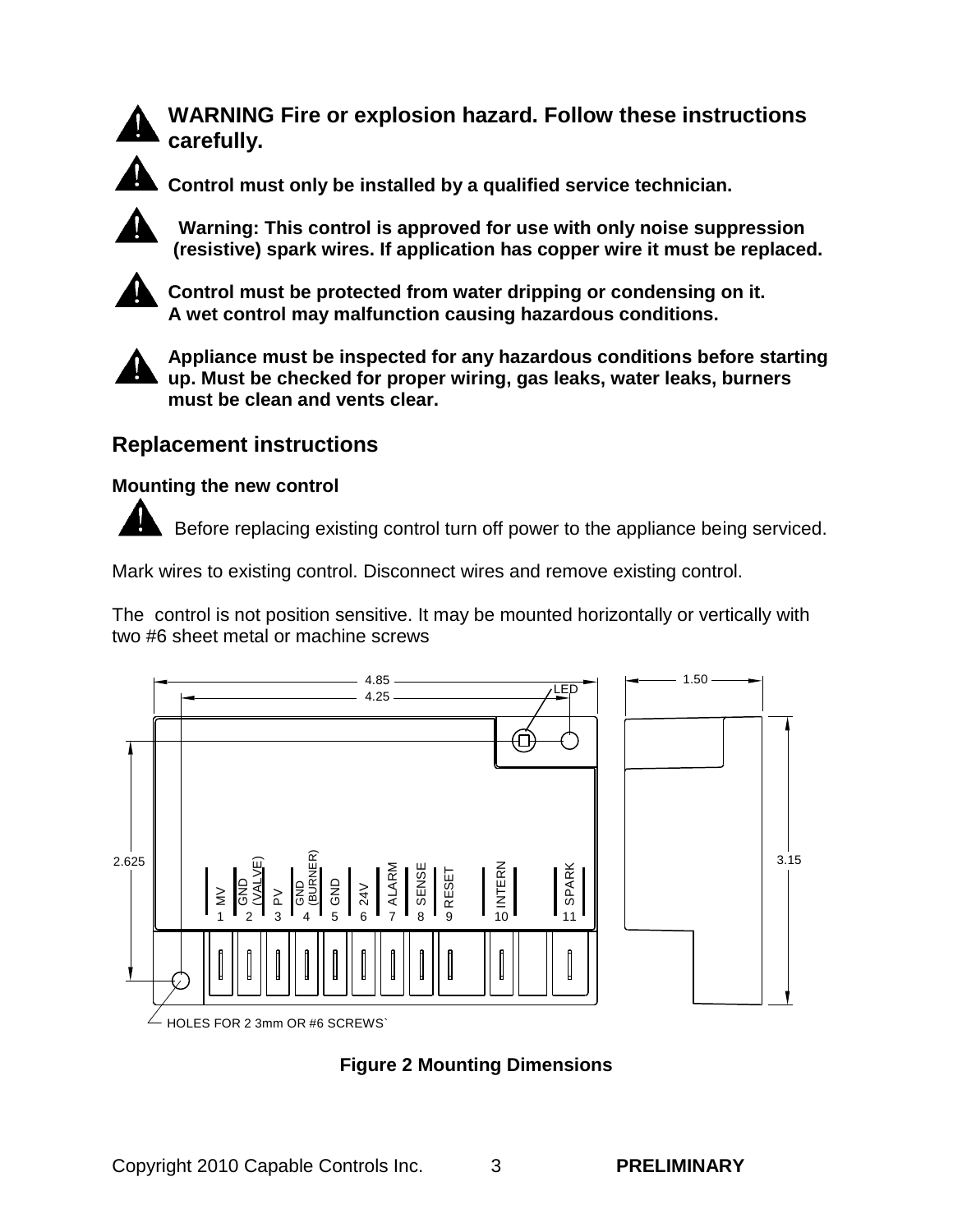#### **Wiring Control**

Power must be provided from a properly sized 24 volt class 2 transformer. All wiring must be done in accordance with both local and national electrical code. All wiring and initial operation must be performed by a qualified service technician.

Controls with universal flame sense are supplied with a jumper wire between SENSE and INTERN terminals and is ready for internal (one rod) flame sense. With the jumper in, flame is sensed through the high voltage spark wire. For external (two rod) flame sense the jumper must be removed and discarded and the sense electrode wired to SENSE terminal.

#### **Spark Cable**

Cable must be noise suppression (resistive) type rated for at least 15kV and must not be in continuous contact with a metal surface. If separate flame sense probe is used, the sense wire must be separated from the high voltage wire by a minimum of 1/4".



 **Warning: This control is approved for use with only noise suppression (resistive) spark wires. If application has copper cable it must be replaced.**

The schematics in Figures 3, 4, 5 and 6 show typical wiring hookups for the control.

#### **Startup and Checkout**



#### **WARNING: The control module can not be serviced by user. If any faults are detected control module must be replaced.**

- 1. Before starting the appliance perform a safety inspection of piping, burners and venting. Check for water leaks, etc. Check all wiring for proper connections. Be sure system is properly grounded including ground connection to pilot burner.
- 2. With gas shut off, turn on power to appliance with thermostat contacts closed. Verify led on module flashes rapidly and that there is a good spark at the pilot burner. If spark is not present see troubleshooting flow chart figure 8.
- 3. Turn off power to appliance and turn on gas shutoff valves. Check for gas leaks using a soap solution or gas detector.
- 4. Turn on power to appliance with thermostat contacts closed. Verify that spark lights pilot burner followed by main burner. If there are any problems shut down the appliance and refer to the troubleshooting flow charts figures 7 and 8.
- 5. Verify normal operation with both burners on for at least 5 minutes. Check for any gas leaks after the valves.
- 6. Cycle thermostat open/closed and verify proper ignition sequence at least 5 times.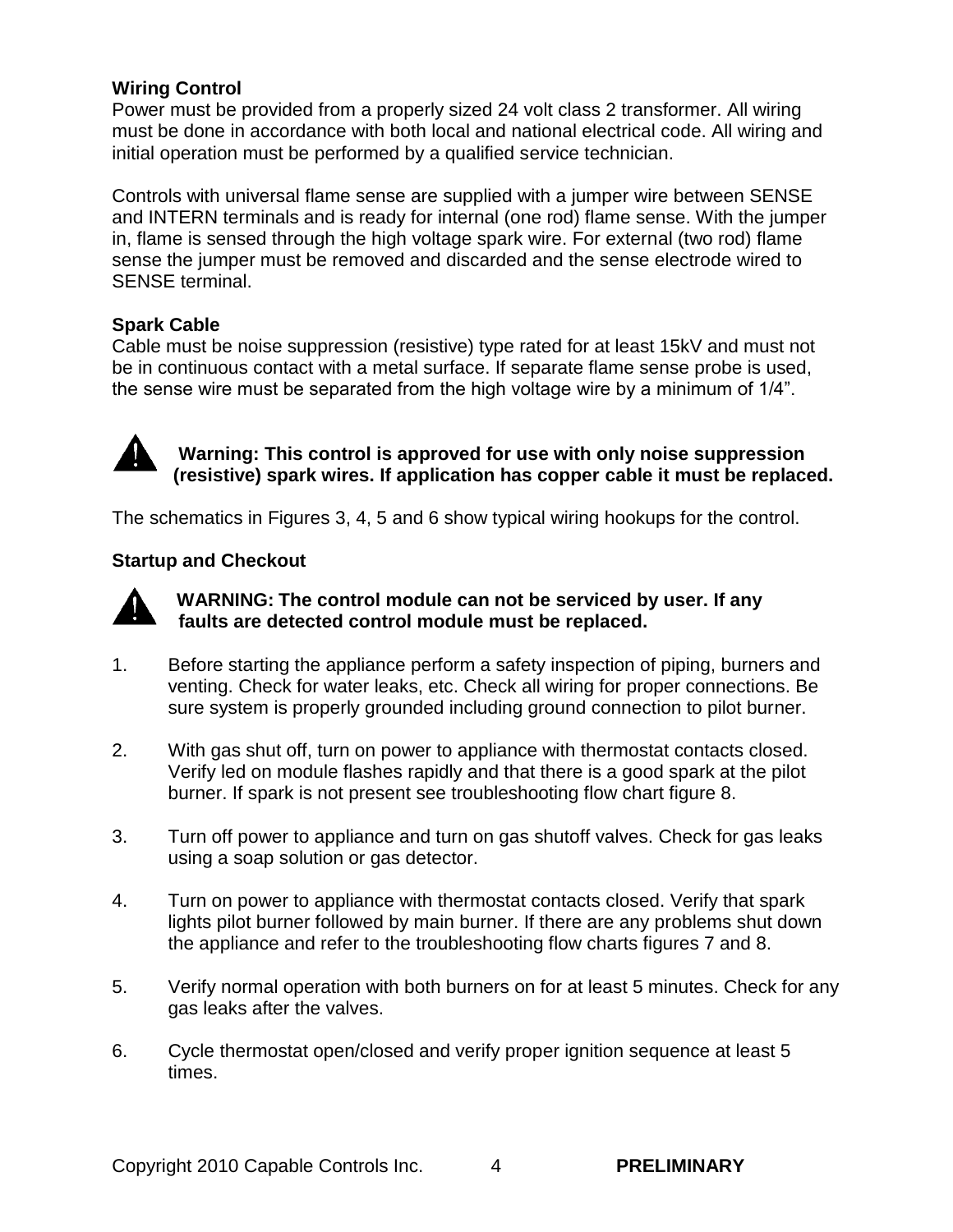

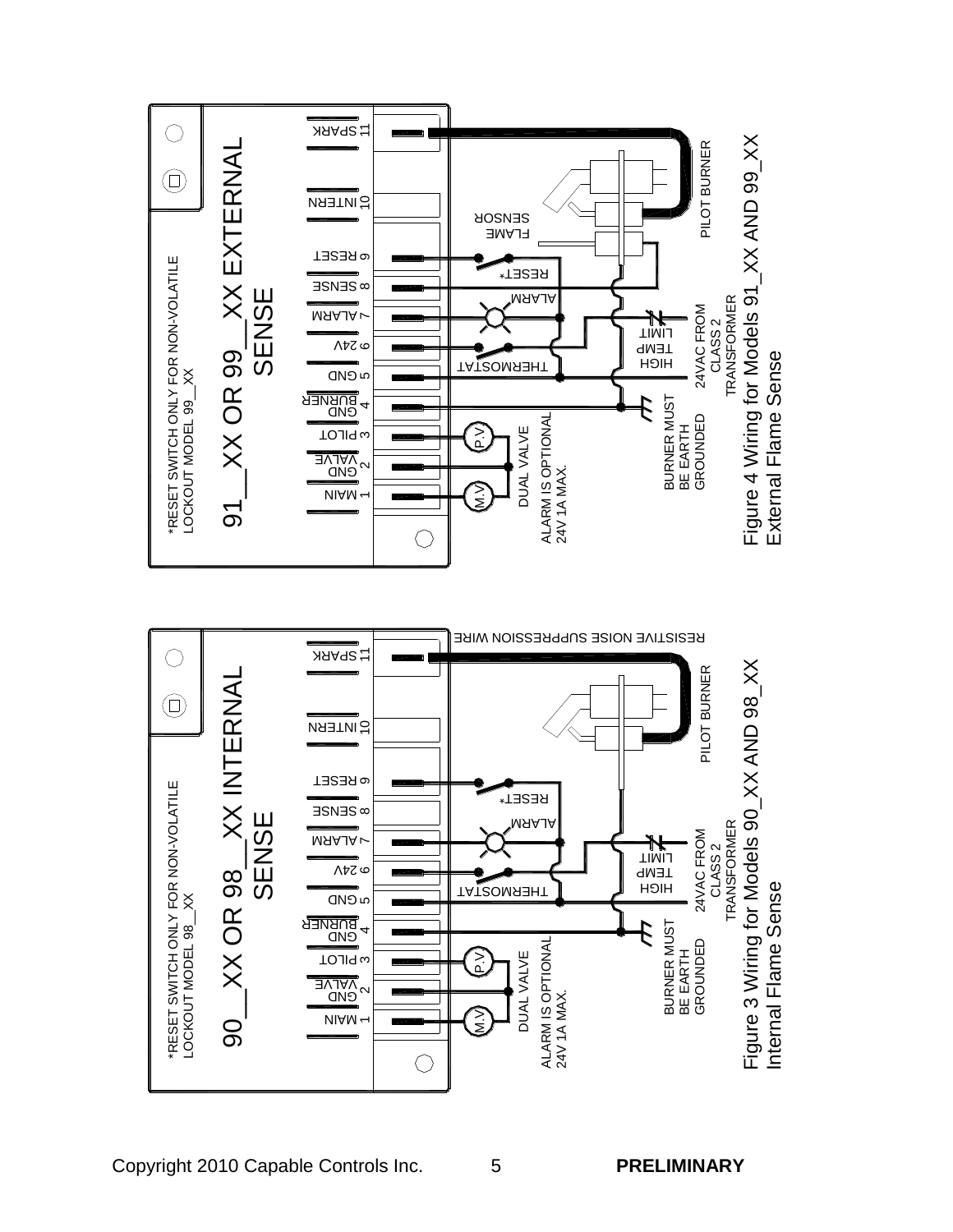

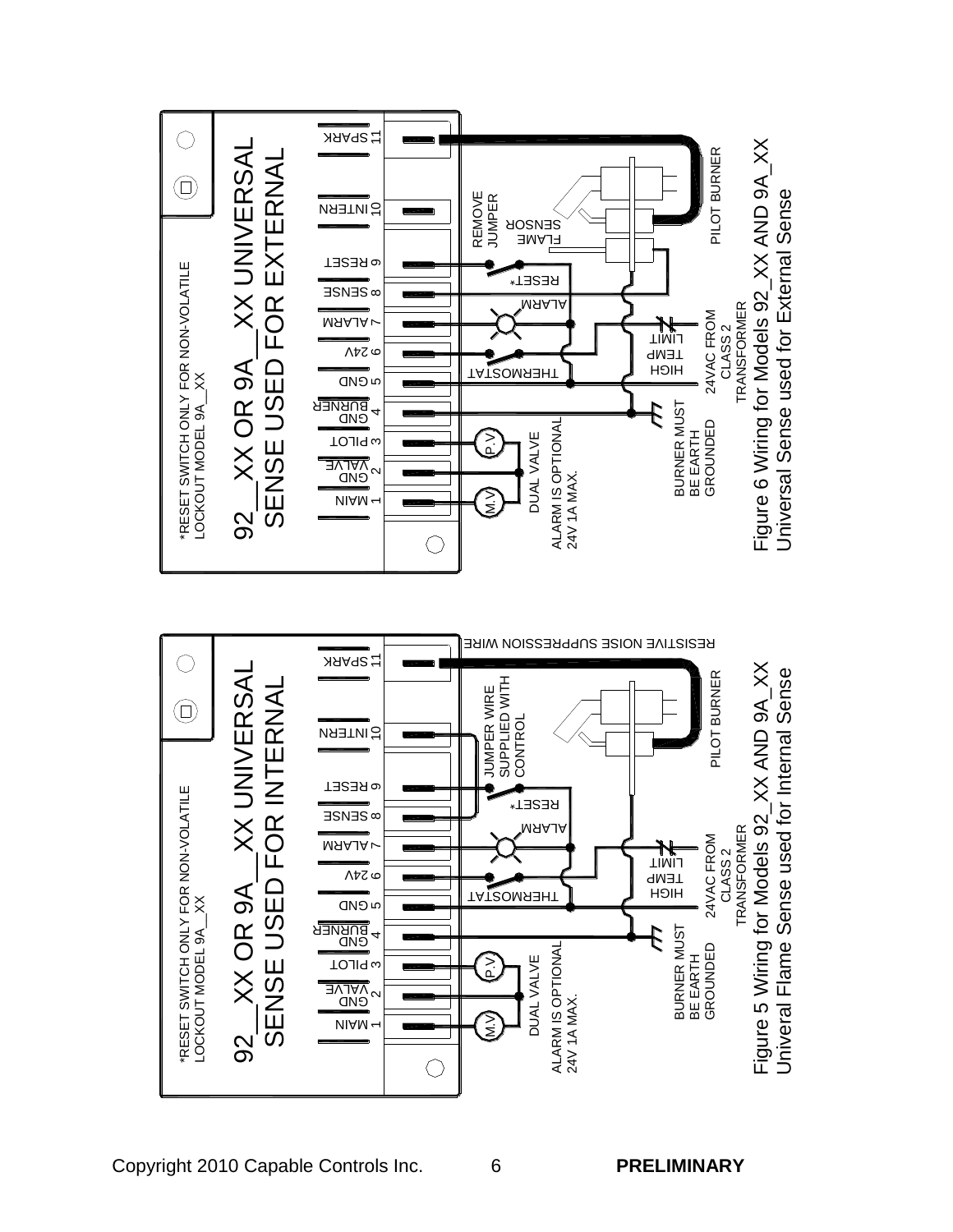Note: Letters and numbers in parenthesis refer to matrix on page 2.

#### **Sequence of Operation Basic Control Software (B = 0)**

Heating cycle starts when call for heat from thermostat supplies 24VAC to 24V terminal. Control will perform a 1 second maximum diagnostic. If waiting time is specified  $(J-K =$ 02 to 99) the control will wait for the specified time with led blinking orange once a second. Then the spark will start and pilot valve will turn on starting safety time.

On controls with internal sense it takes time for the flame sense to recover. Because of this the controls normally work in 4, 5 or 6 second cycles based on the safety time. The control rapidly flashes red led while generating sparks for 2.75, 3.75 or 4.75 seconds. Then turns off spark and led, Then waits 1.25 seconds before checking for flame. This cycle will repeat until pilot flame is detected or safety time is over.

If pilot flame is not detected during safety time limit, the pilot valve will be shut off. If 1 try is specified  $(C = 1)$  or number of tries has been completed control will go to lockout. If more than 1 try  $(C = 2$  to 9) is specified The control will wait for inter-waiting time (D-E-F 1 to 99 sec or 1-99 min) while blinking the led orange at the end of each 5 seconds. When the inter-waiting time is over a new ignition sequence will start.

When pilot flame is detected, the spark will stop, main valve will turn on and led will stay on green continuously. The control will remain in this state until pilot flame is lost or thermostat opens.

If pilot flame is lost, and spark restoration is selected  $(G-H = 00)$ , the main valve turns off and pilot valve stays on. Spark starts immediately and new safety time starts.

If pilot flame is lost, and recycle is selected  $(G-H = 01$  to 99), the main and pilot valves turn off. Control waits flame loss waiting time (G-H) blinking orange led once a second. Then spark and pilot valve will turn on starting new safety time.

#### **Flame Stabilization Option (B = 1 or 3)**

Flame stabilization is only used on controls with flame loss waiting time (G-H 1 to 99). It is intended for applications with unstable pilot flame. If flame is lost after being on less than 5 seconds, the control uses spark restoration and turns off main valve and starts spark immediately. If flame is lost after 5 seconds, the control turns off pilot and main valves and waits flame loss waiting time (G-H) before starting new ignition cycle.

#### **Quick Start Option (B = 2 or 3)**

Quick start is only available for controls with external sense only hardware  $(A = 1 \text{ or } 9)$ . External sense controls do not have the flame sense while sparking problem. Quick start controls spark for 0.5 seconds. Turn off spark and check for flame immediately. Quick start controls can turn on main valve within 1 second.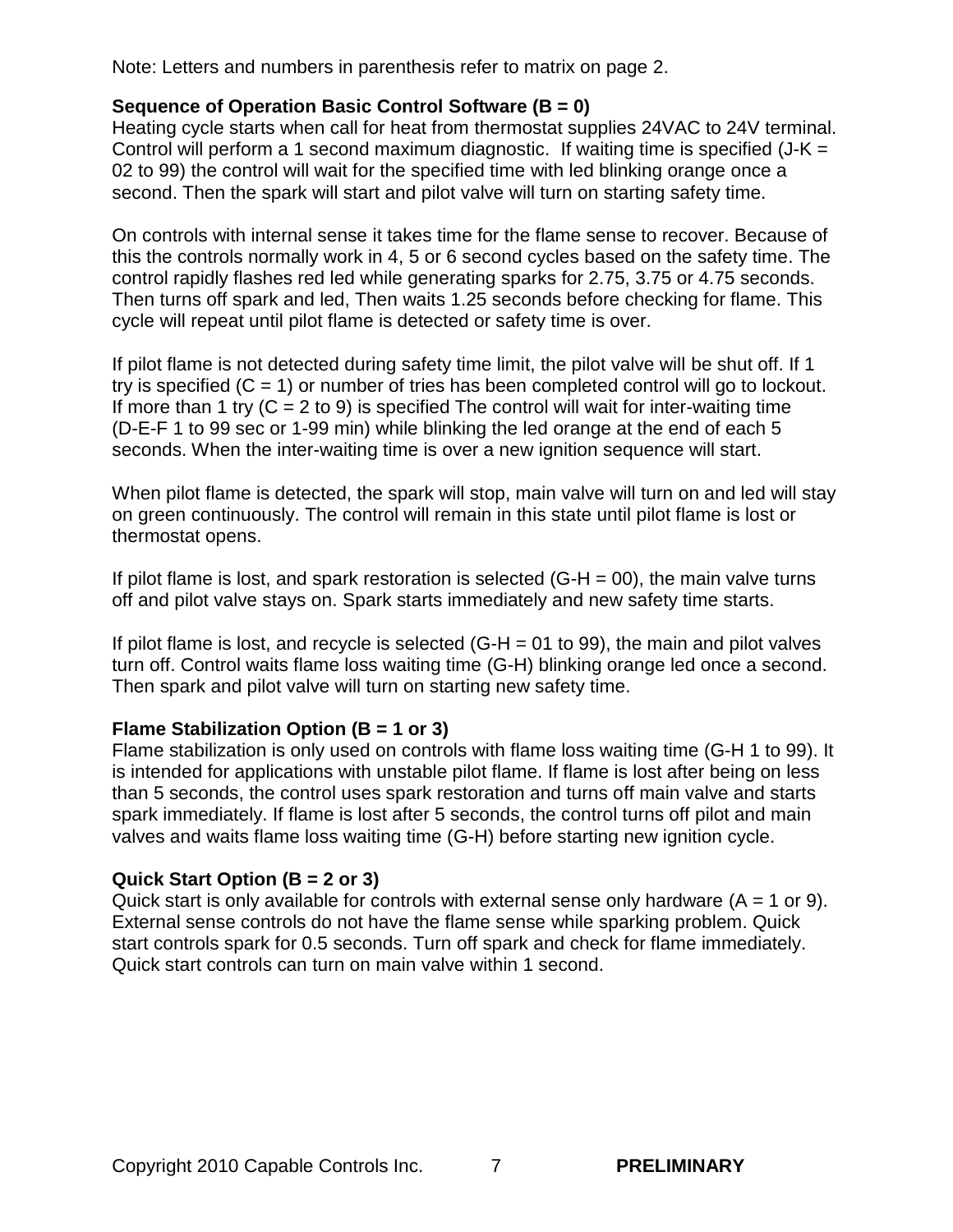

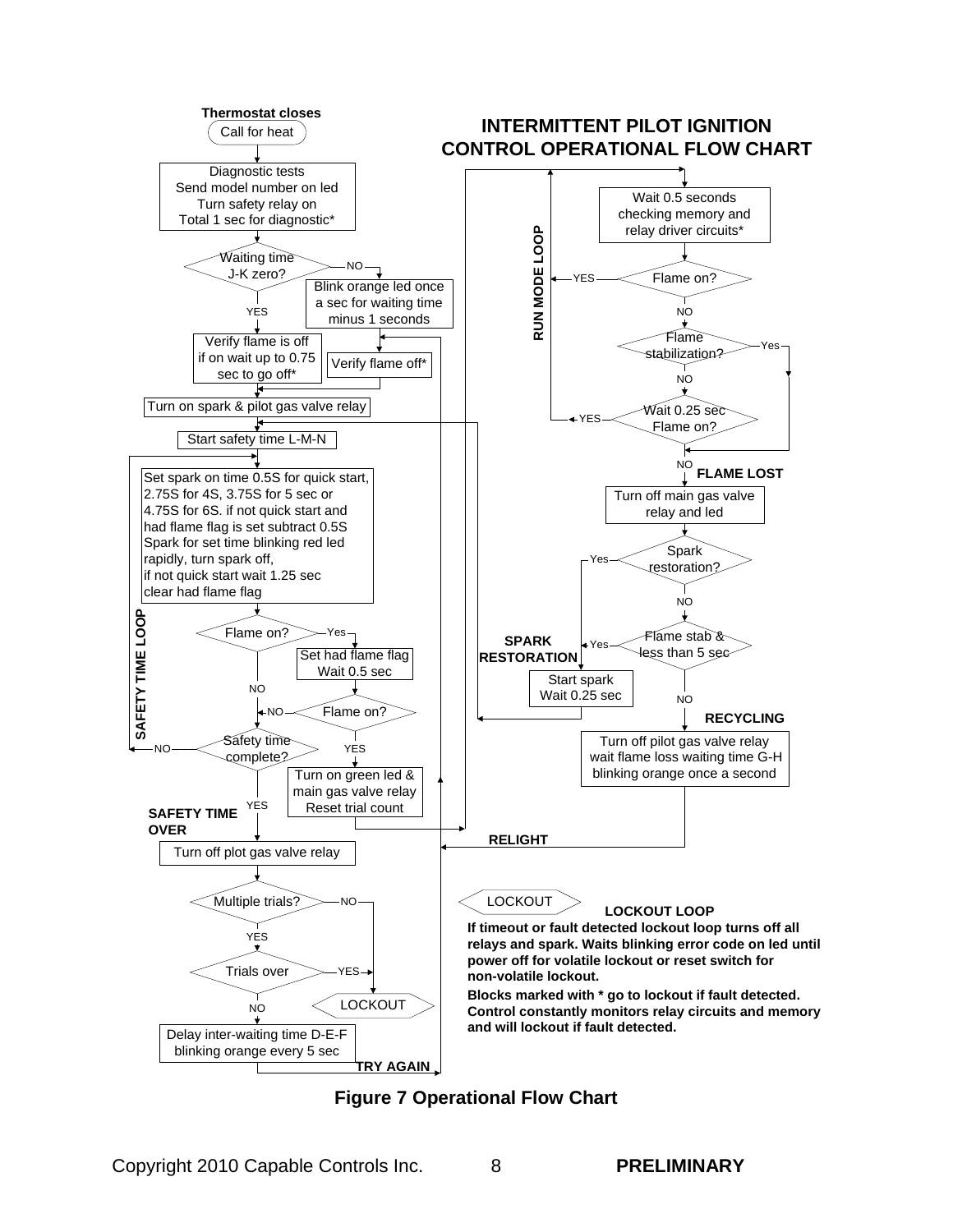#### **Alarm output**

The alarm out put uses the normally closed contact on the safety relay. It will turn on if flame fails to light in the safety time or a fault is detected in the control. The output will also be on for a half second on power up until safety relay turns on.

#### **Led Indications during normal operation**

| orange once a second        | <b>Waiting Time</b>               |
|-----------------------------|-----------------------------------|
| rapid red flashing          | Safety Time sparking              |
| steady green                | Running position flame on         |
| orange once every 5 seconds | Inter-Waiting Time between trials |
| orange once a second        | <b>Flame Loss Waiting Time</b>    |
|                             |                                   |

#### **Led error indications**

If the control module internal diagnostics detect a fault it will go to lockout. Spark and both valves will be turned off. The led will flash the error code red .25 sec on and .25 sec off for the error code with then blink green per error code. Will turn off 1 second between codes. The control will remain in this condition until power is removed by turning off call for heat. Note the control contains 2 micros (microprocessors). The safety micro controls a safety relay that enables power to the valves. It monitors operation of master micro and will turn off safety relay if it detects a problem. The master micro controls the spark, flame sense and pilot and main valve relays.

Codes other than 1-0 for no flame within safety time may indicate a problem with the control. Recycle control and if error repeats control must be replaced.

Error codes are:

| red                                                 | green |                                                              |  |  |
|-----------------------------------------------------|-------|--------------------------------------------------------------|--|--|
|                                                     |       | Flame did not light in safety time                           |  |  |
| $\mathbf 1$                                         |       | Flame sense circuit stuck on                                 |  |  |
| $\mathbf 1$                                         | 2     | Safety micro fault                                           |  |  |
| $\mathbf 1$                                         | 3     | Line frequency or micro clock error                          |  |  |
| $\overline{2}$                                      | 1     | Pilot valve relay transistor driver circuit fault            |  |  |
| 2                                                   | 2     | Pilot valve relay contact fault                              |  |  |
| 2                                                   | 3     | Main valve relay transistor driver circuit fault             |  |  |
| 2                                                   |       | Main valve relay contact fault                               |  |  |
| The following are software faults unlikely to occur |       |                                                              |  |  |
| 3                                                   | O     | Main micro code memory error                                 |  |  |
| 3                                                   |       | Main micro timing parameter storage error                    |  |  |
| 3                                                   | 2     | Main micro RAM (random access memory) error during operation |  |  |
| 3                                                   | 3     | Main micro RAM (random access memory) error on power up      |  |  |
| 3                                                   | 4     | Main micro program flow error                                |  |  |
| 4                                                   |       | Timing parameters in safety micro do not match master micro  |  |  |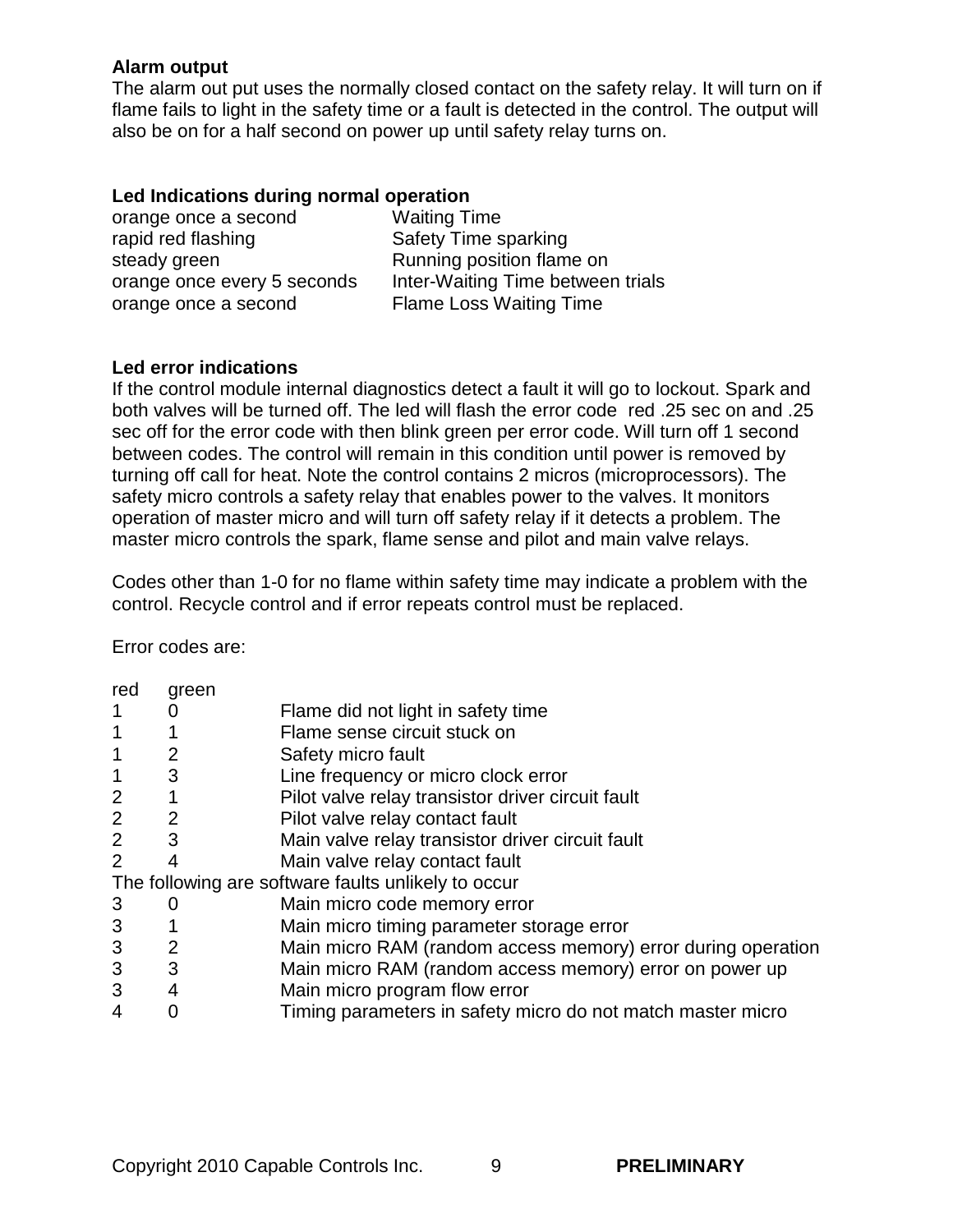

**Figure 8 Troubleshooting Flow Chart Part 1**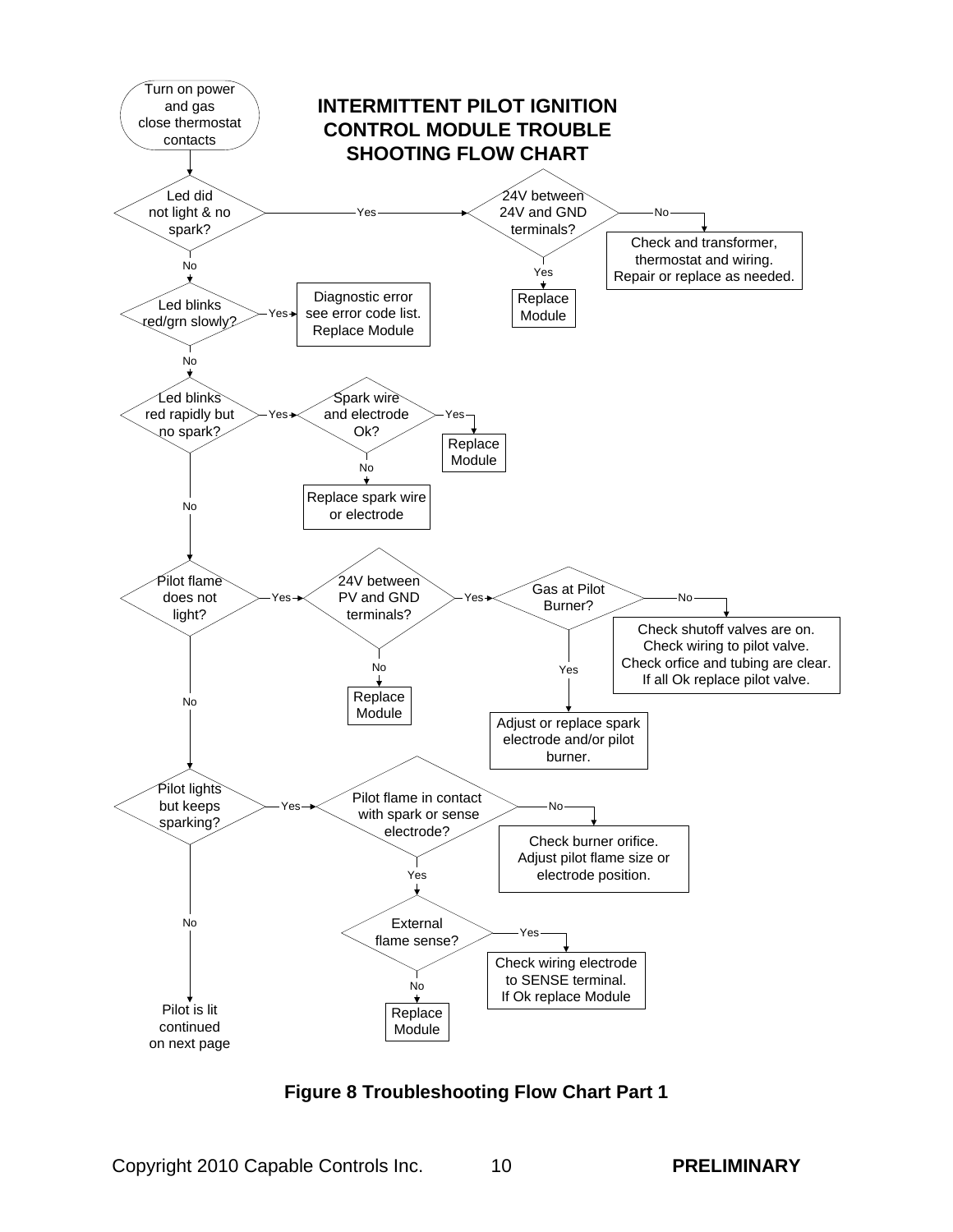

**Figure 9 Troubleshooting Flow Chart Part 2**